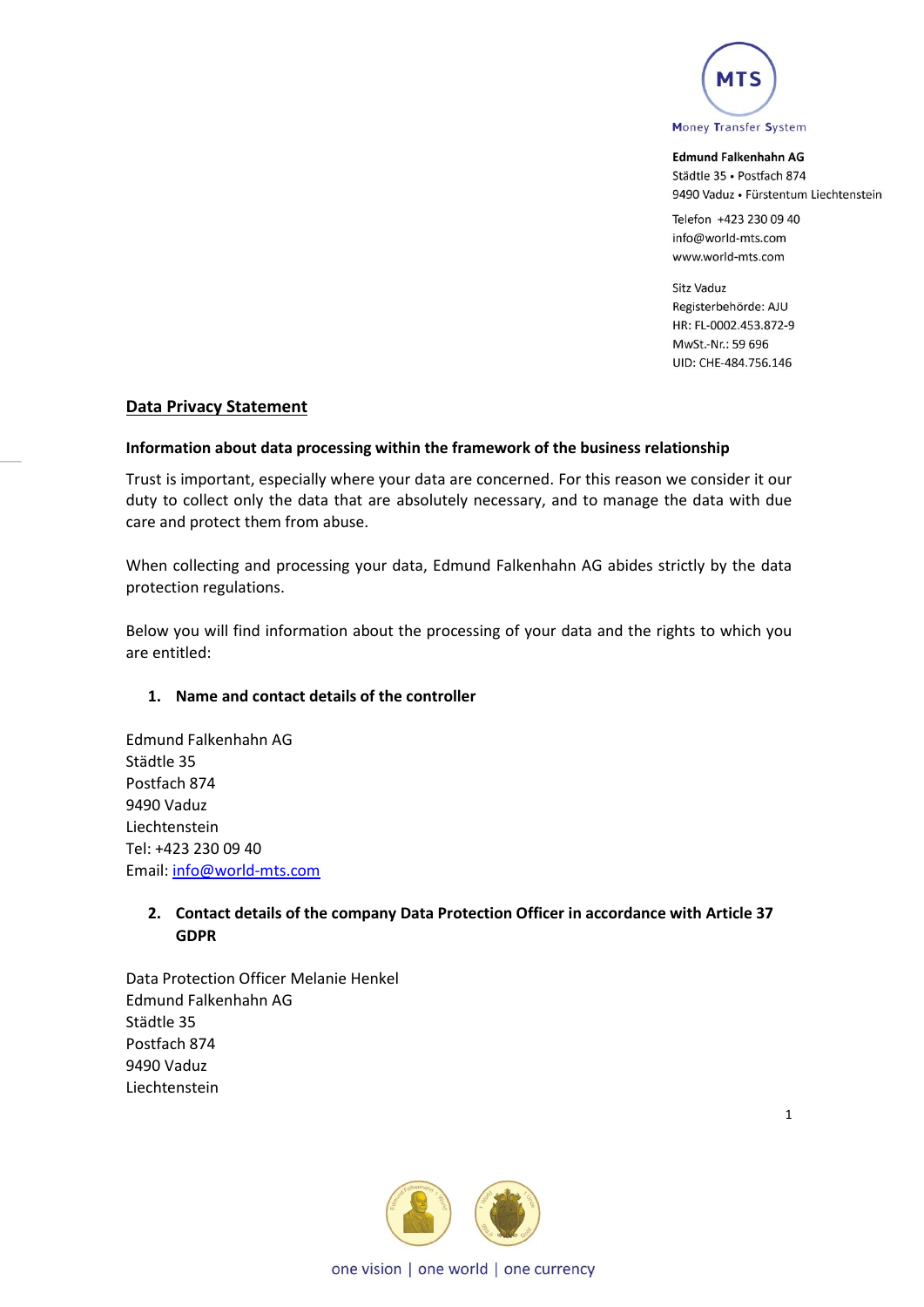

Tel: +423 230 09 40 Email: [info@world-mts.com](mailto:info@world-mts.com)

## **3. Collection and storage of personal data of our licence holders, the nature and purpose of this, and the use of data**

Edmund Falkenhahn AG collects the following data:

- Title, first name, last name,
- Address,
- Email address,
- Phone number (landline and/or mobile phone),
- Date, place and country of birth,
- Marital status,
- Nationality,
- Details of ID card,
- Details of the economic background and the origin of the funds,
- Details relating to legal issues (connection to the USA, PEP, currency risk etc.),
- Image and sound files (e.g. video recording),
- Transaction details

The collection of these details takes place

- so that we are able to identify you as our licence holder (contracting party) (including verification in accordance with the Liechtenstein Due Diligence Act (SPG) and, with your consent, video recording);
- so that we can conclude a licence agreement;
- for correspondence with you;
- for invoicing

Your data are processed on the basis of Article 6 Para. 1 (b) GDPR, and for the video recording in accordance with Article 6 Para. 1 (a) GDPR.

For the fulfilment of our statutory obligations we take Article 6 Para. 1 (c) GDPR as our basis (e.g. for verification in accordance with the Liechtenstein Due Diligence Act).

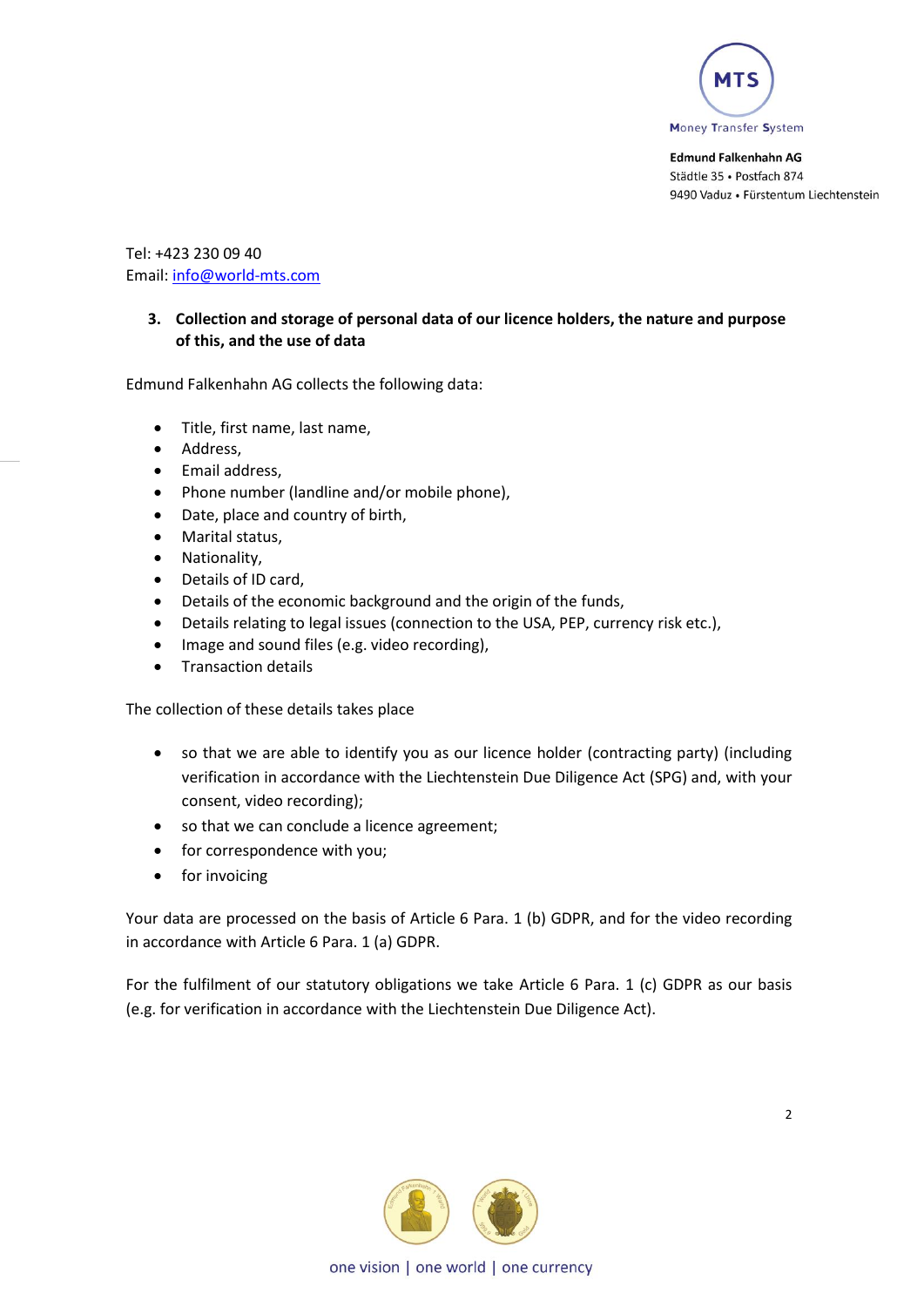

## **4. Storage period for personal data**

After collection, your data are stored by Edmund Falkenhahn AG for as long as is necessary for performance of the respective tasks, taking account of the statutory retention periods in accordance with the Liechtenstein Persons and Companies Act (PGR).

## **5. Online shop**

The online shop is available exclusively to EFAG licence holders. After registering and verification, every licence holder receives a password for their safe deposit box. The licence holder can place an online order in the client portal.

The details of your orders are also stored in the online portal. We use your order details exclusively for processing your order properly.

We delete all the data we do not have to retain on the basis of statutory provisions, for example in our accounting system, as soon as the order is completed.

The legal basis for this data processing is Article 6 Para. 1 (b) GDPR.

You have the option of terminating your licence agreement at any time as an independent Licensee in the online portal.

# **6. Rights of data subjects**

# **In accordance with the EU General Data Protection Regulation you are entitled to the following rights:**

- *(i)* To receive information on the purposes of processing, the categories of personal data, the categories of recipients to which your data have been or will be disclosed, the planned storage period, the existence of a right to rectification, erasure, restriction of processing or objection, the existence of a right to complain, the origin of your data insofar as these were not collected by us, and of the existence of automated decisionmaking, including profiling, and, as applicable, useful information about the details of this,
- *(ii)* To request the rectification, completion or erasure of your personal data that are incorrect or are not being processed lawfully,